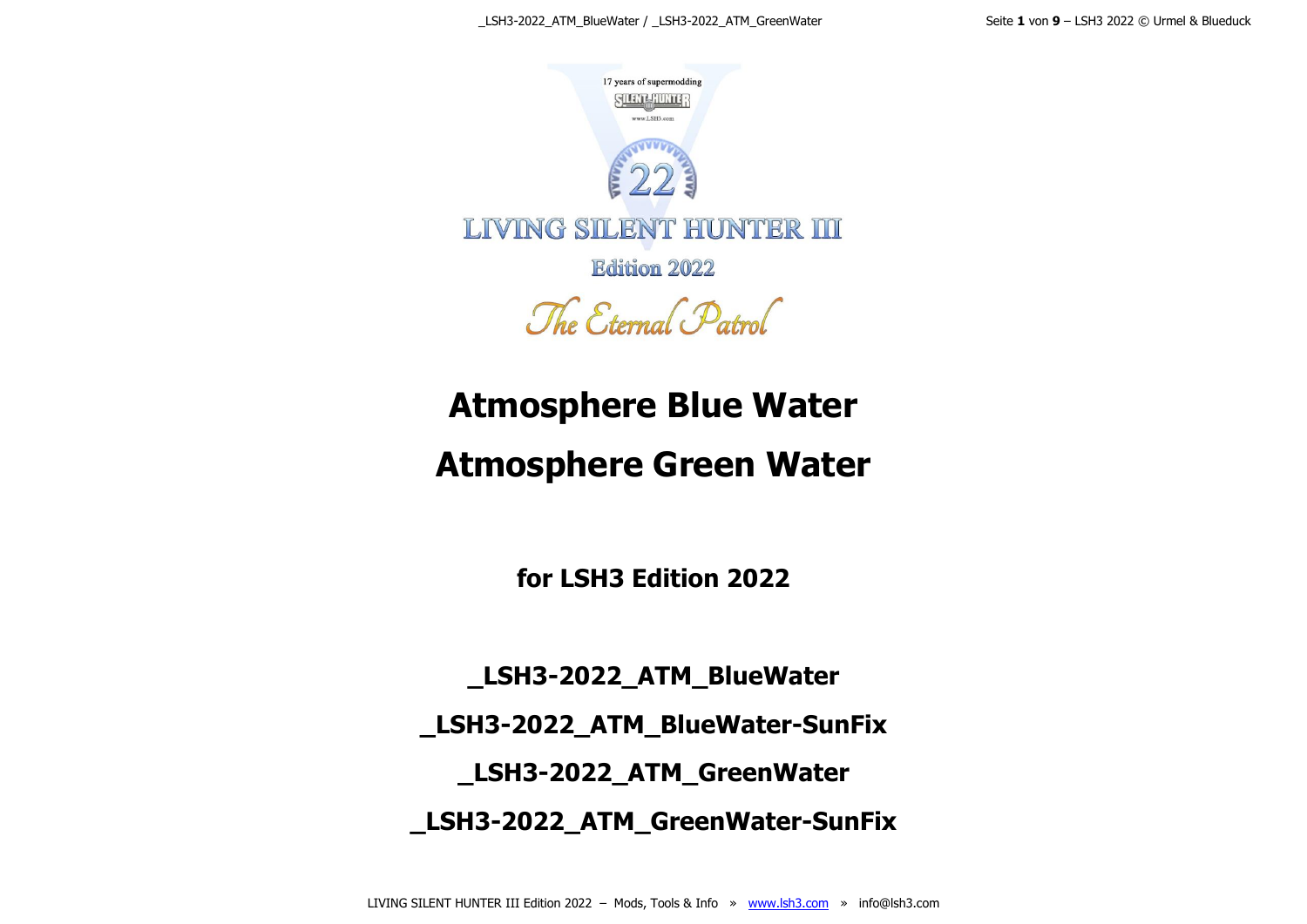### **Foreword**

#### **Caution:**

This MOD changes some game files. Therefore I advise all captains to return to base before activating this MOD or even to load a saved score in base, to avoid problems.

#### **Important:**

Basically these MOD's should be activated after all other MOD's.

#### **Dear Captains,**

Some of the users reported the water being to dark under water. Therefore I made these MOD's to light up the water. The basics for my MOD were laid down by OneLifeCrisis, Reece and Makman94. I studied their MOD's and developed this version.

The difference between the both LSH3\_V5.1\_ATM MOD's is the illustration of the water.

Der Unterschied zwischen den beiden Versionen liegt in der Darstellung des Wassers. LSH3-2022 ATM\_BlueWater is designed with a slightly blue colour shade and LSH3-2022 ATM GreenWater with a lightly green one.

Clouds, Sun, Moon and bad weather with storm are identical in both versions.

I made some changes above and below the surface. Especially below the surface I brightened the water, which might not be realistic but allows excellent screenshots up to 200m. Furthermore I changed the TGA for the funnel smoke for both MOD's.

Additionally I changed the sun and made a new TGA for the clouds.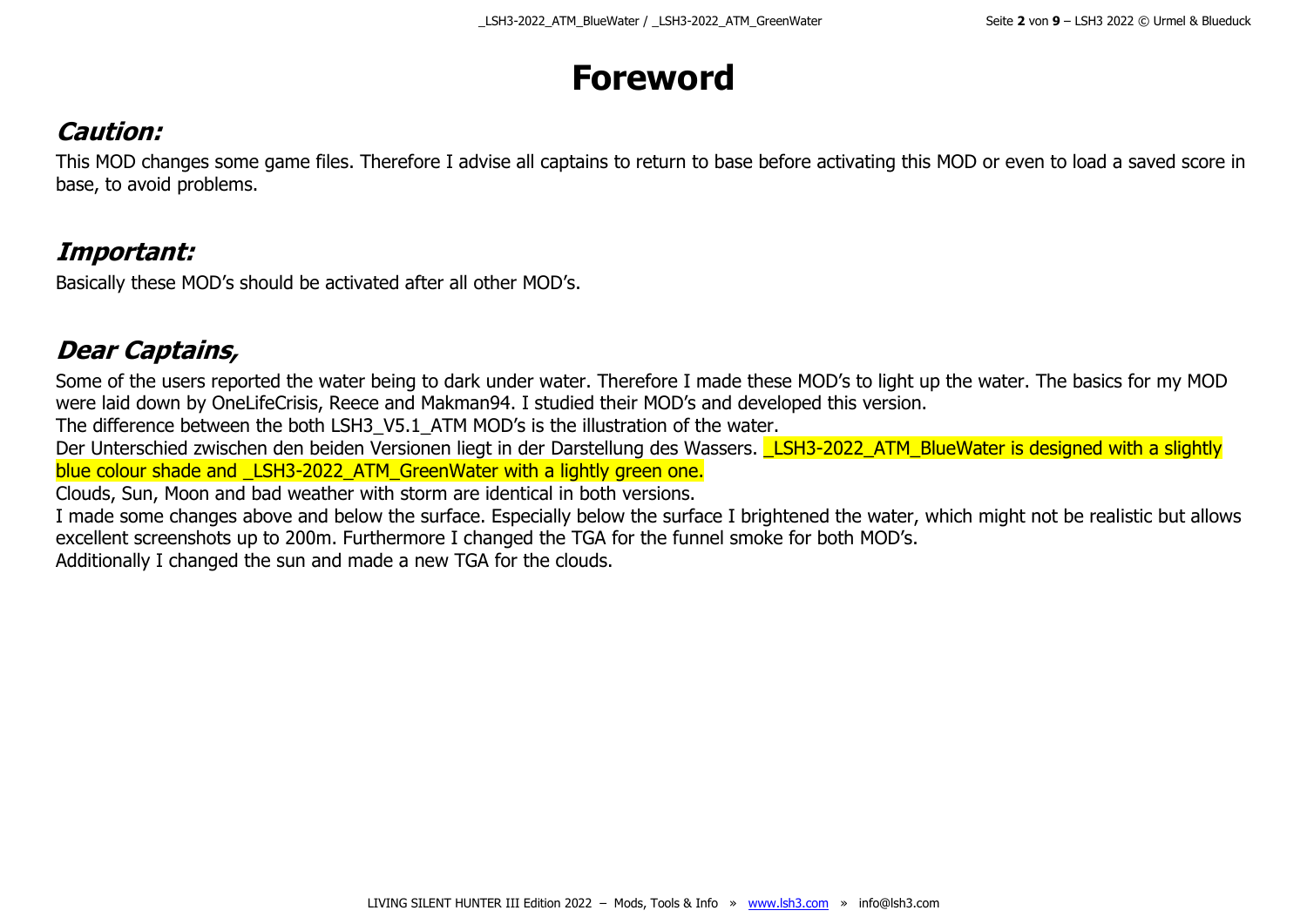

LSH3\_v20\_ATM\_Blue LSH3\_v20\_ATM\_Green

# **Sun-Fix**

#### **\_LSH3-2022\_ATM\_BlueWater-SunFix**

#### **\_LSH3-2022\_ATM\_GreenWater-SunFix**

The Sun-Fixes solves problems which may occur due to some graphics cards or graphics device drivers.

If in free camera view (F12) no halo or sun beams are visible, therefore the sun appears as a flat disc; the fixes will have to be applied each with the appropriate main MOD.

These Sun-Fix-MODs should not be activated if a bright shining sun with sun beams is already seen.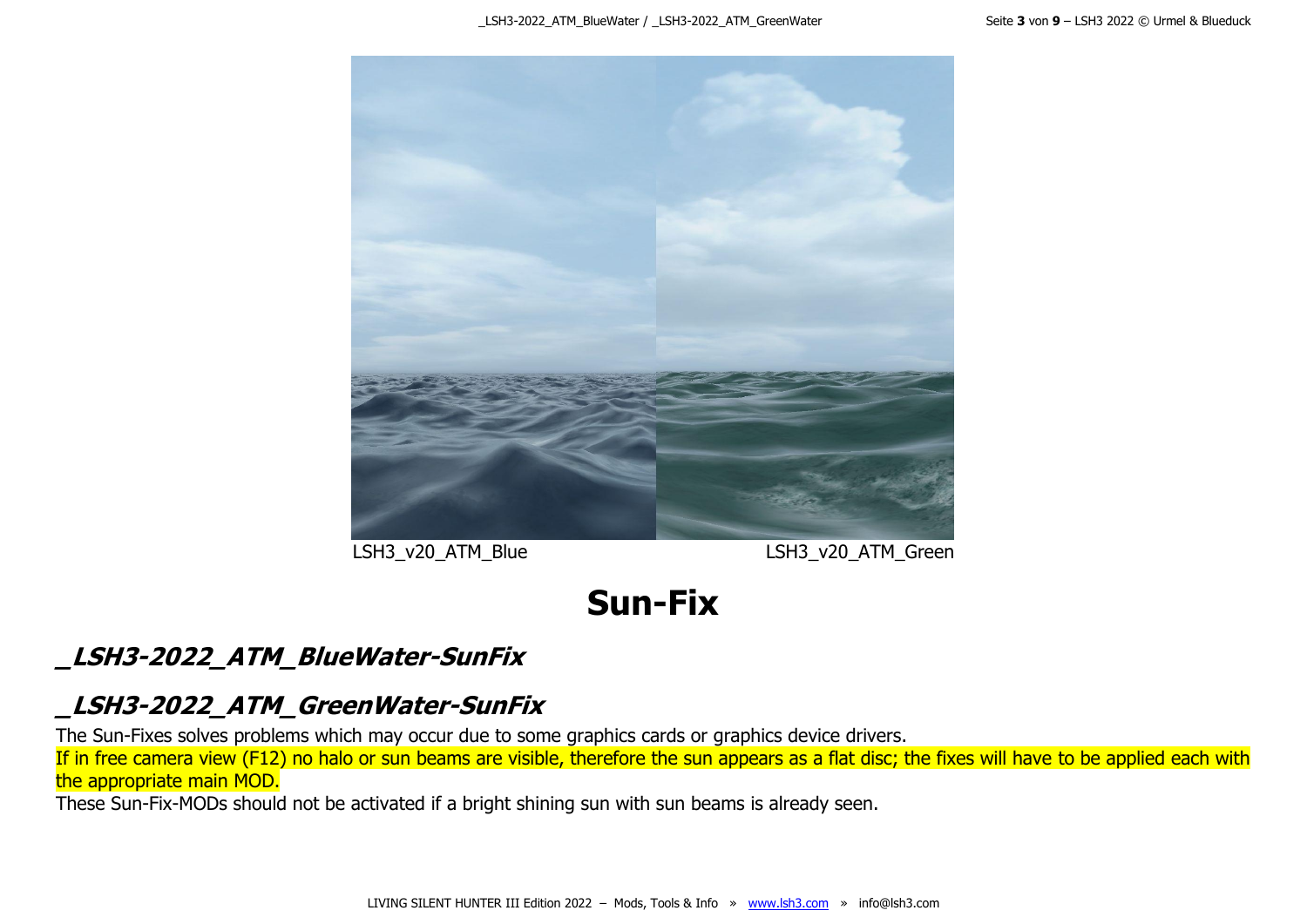#### **Order of activation for the Sun-Fix-Mods**

1. LSH3-2022 ATM BlueWater then 2. LSH3-2022 ATM BlueWater-SunFix

Or: 1. LSH3-2022 ATM GreenWater then 2. LSH3-2022 ATM GreenWater-SunFix

**Advice for usage with the SH3 2022 Commander**

Within SH3 Commander at "SH3 Options \ Gameplay Settings \ the following two items may take an influence on both LSH3\_2022\_ATM-MODs:

- Adjust water clarity:

If checked an changed in value you may receive completely different results.

- Set wave height:

I have already increased the wave height to a functional maximum for LSH3.

If you increase the wave height, then the results might be that the ships in the harbours will be smashed on the land.

# **Credits**

At first a big thanks to OneLifeCrisis, Reece and Makman94 for their work. Makman94 allowed me to take some of his TGA-files and change them.

And of course to the team, which helped me in testing and gave hints for changes.

I hope this MOD pleases you! It was not easy to satisfy a plenty of tastes.

Regards Matz / Blueduck Stand: March-10-2022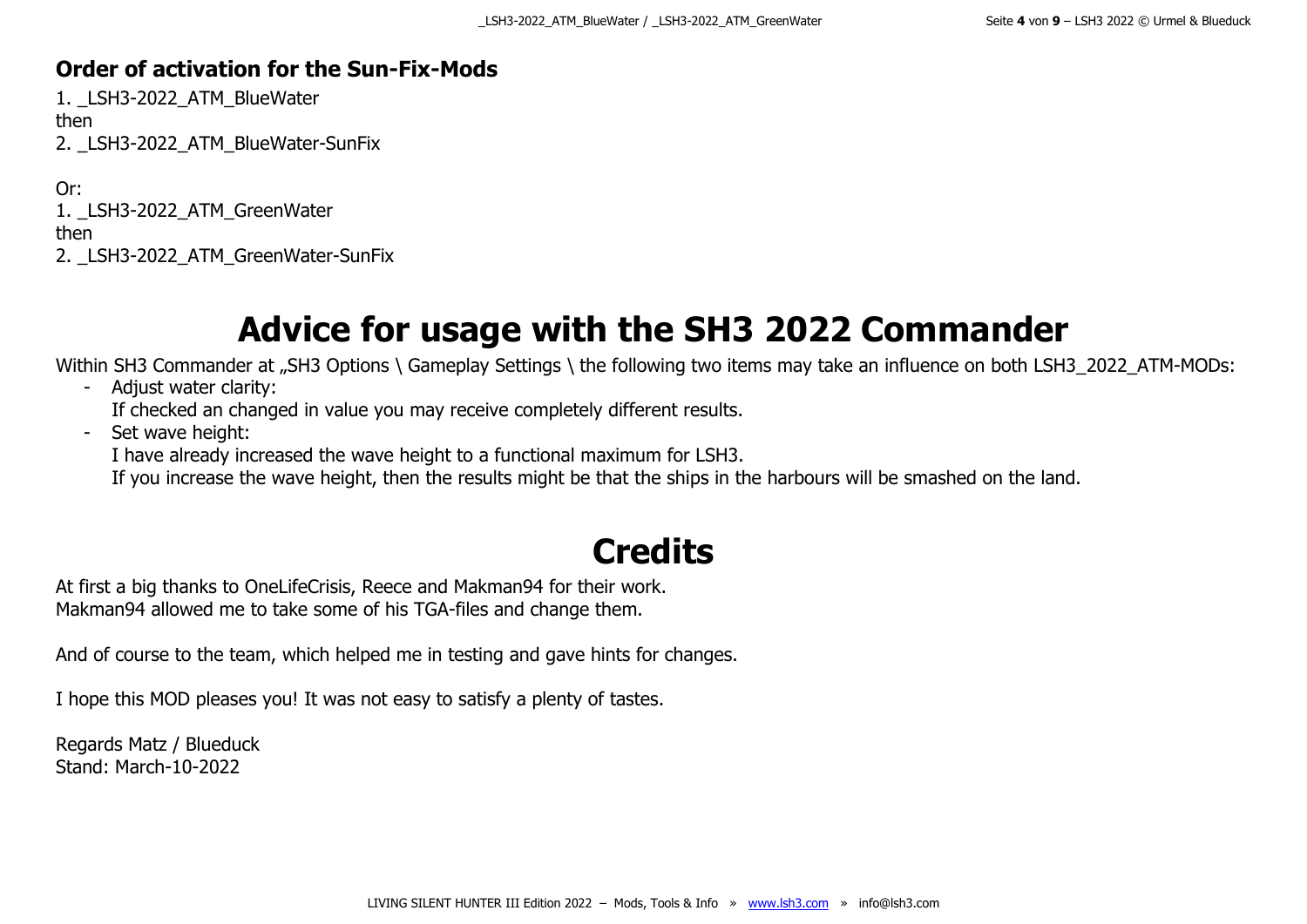### **Screenshots**





Funnel Smoke ( OLD ) Funnel Smoke ( NEW )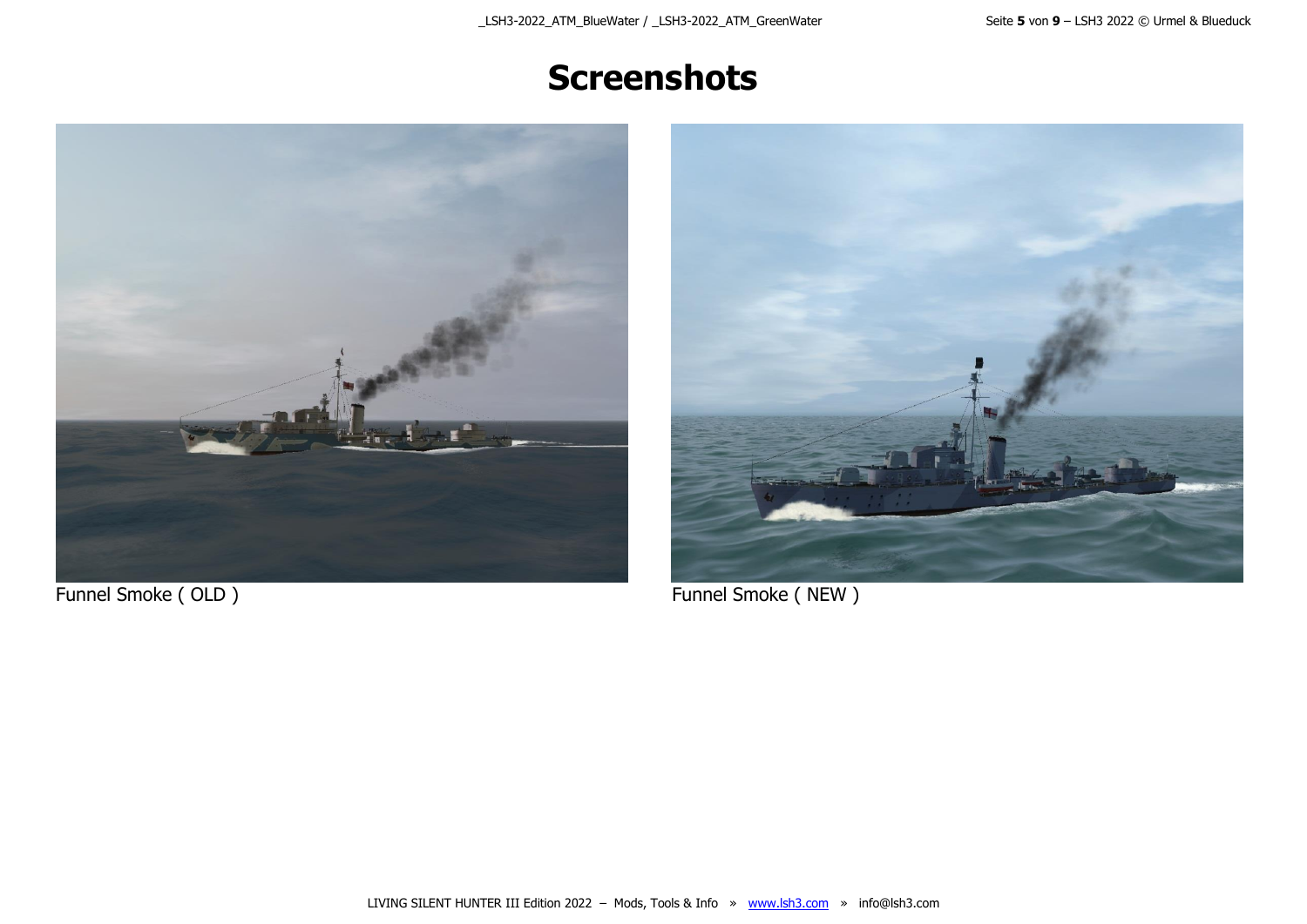

Wabo Attack Wabo Attack Wabo Attack Wabo Attack

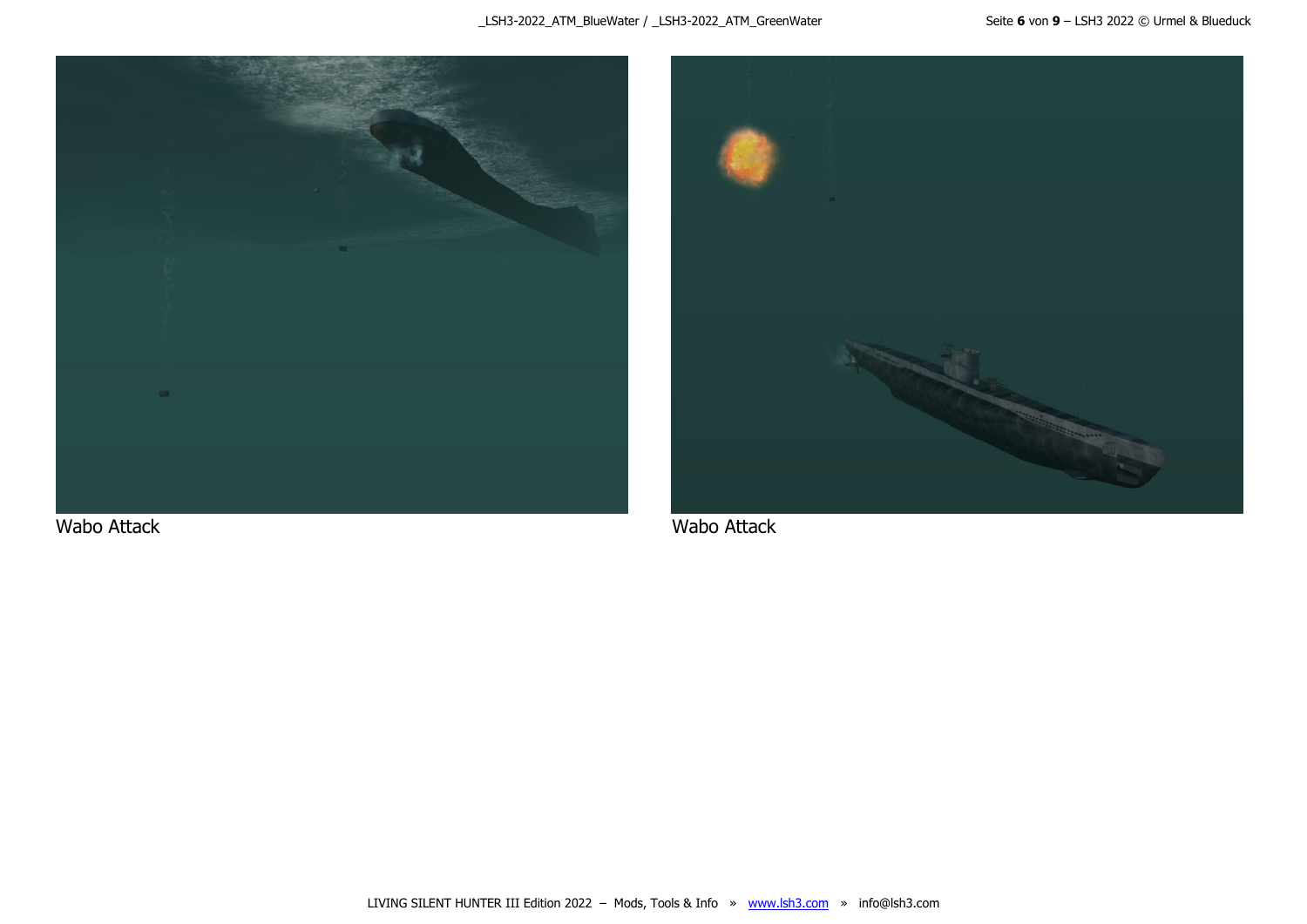

Clouds and Water – OLD and NEW Sun – OLD and NEW

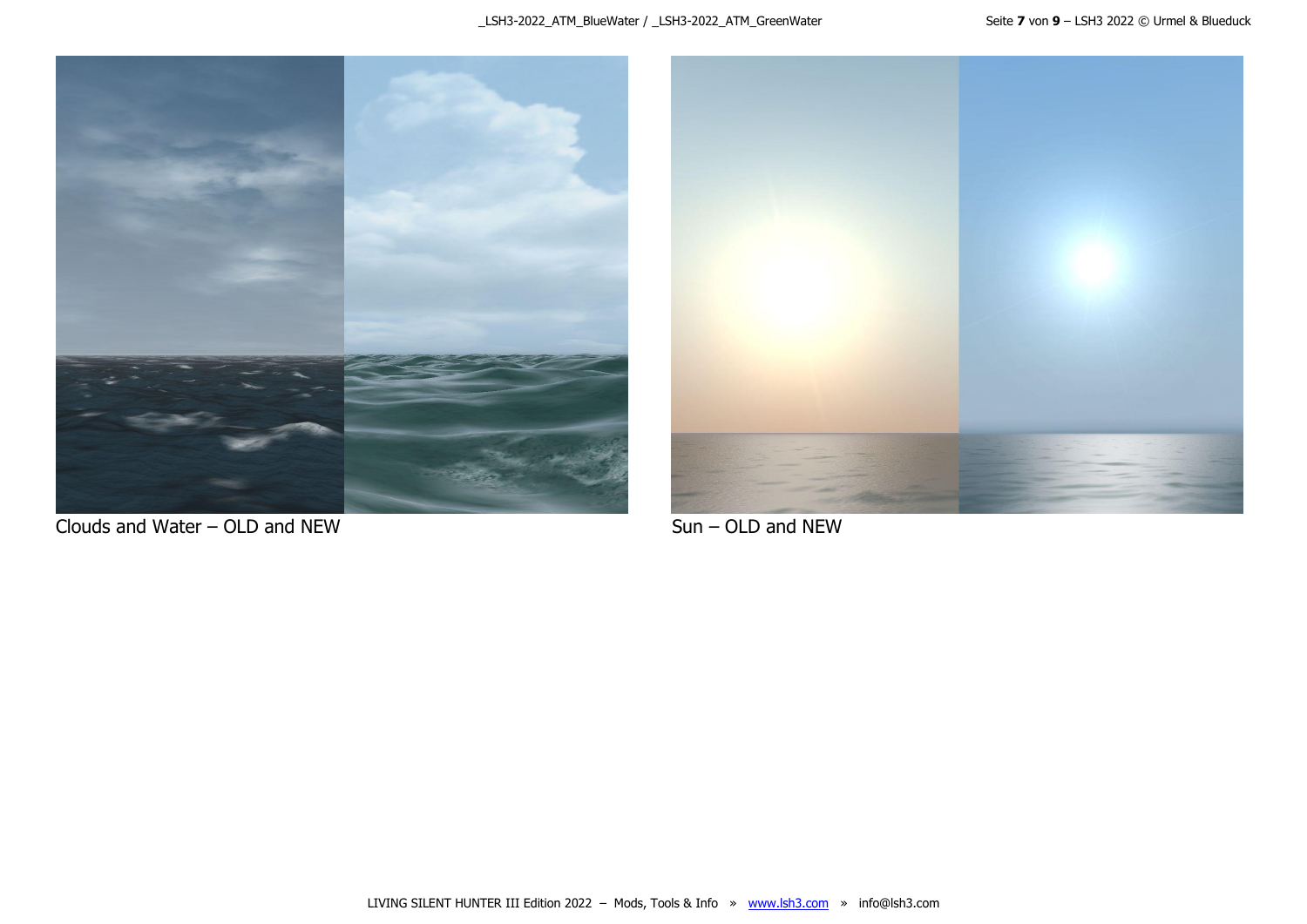